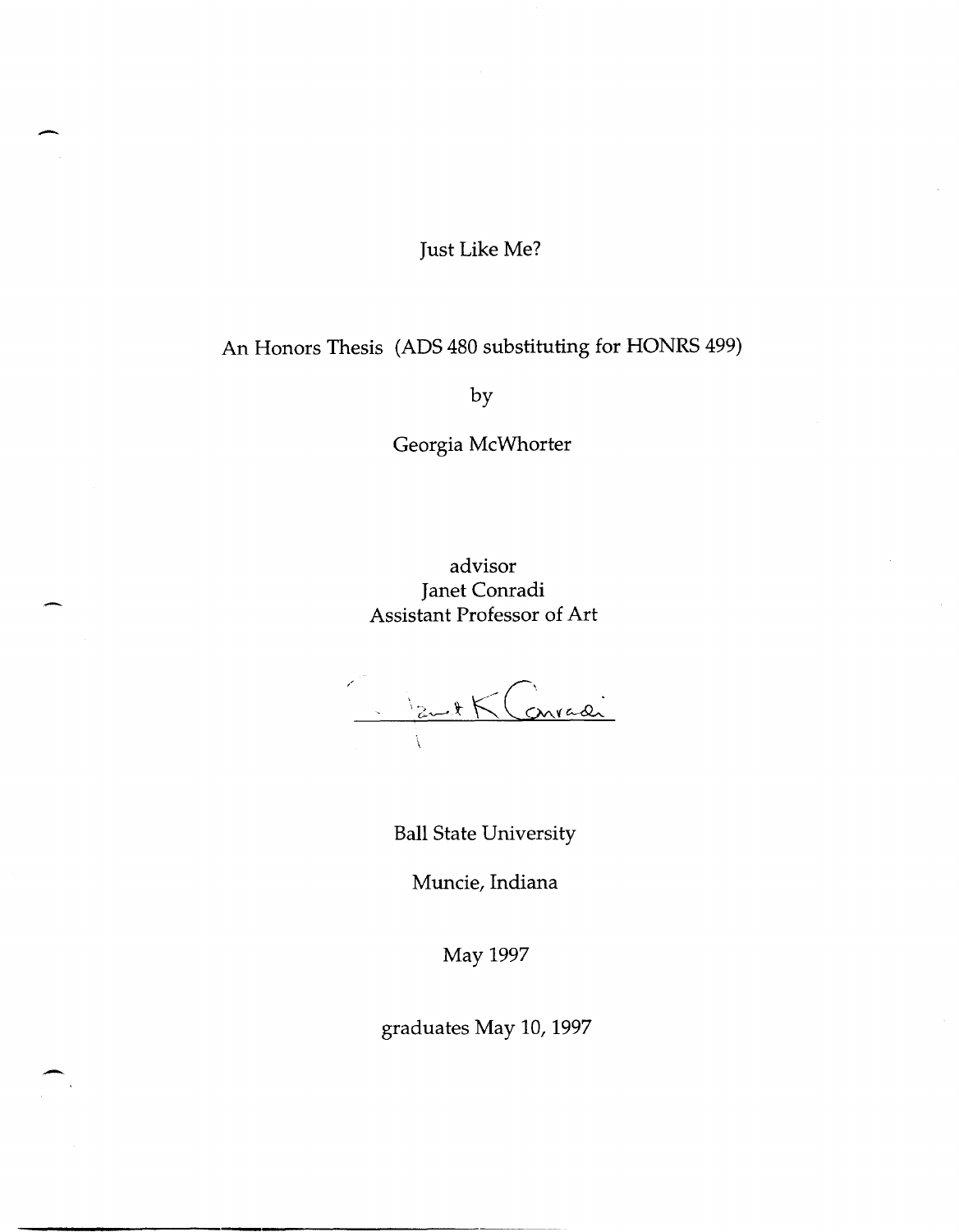#### **Purpose of Thesis**  429

 $Sp$  Co<sup>11</sup>  $\int h e^{\gamma}$ 

..-

-

-

Everyone has something about themselves that is different from anyone else, and it is these differences that make people individuals. The purpose of this project is to explain to young children that everyone is different in their own way. I'm trying to get the point across that whether someone is short, tall, fat, skinny, black, white, male, female, homosexual, heterosexual, blond, redheaded, has a physical disability, etc., they are all special people with feelings. Children need to recognize while they are young that everyone has something different about them that is different from everyone else. Children need to realize that it is O.K. to not be like everyone else and that is these differences that make people individuals. I created a children's book that focuses on making people's differences more positive in the eyes of children. The target audience of the book is children ages three to eight years old. The intent is for parents or teachers to read this book with their children to help them further understand and link the characters with real life situations.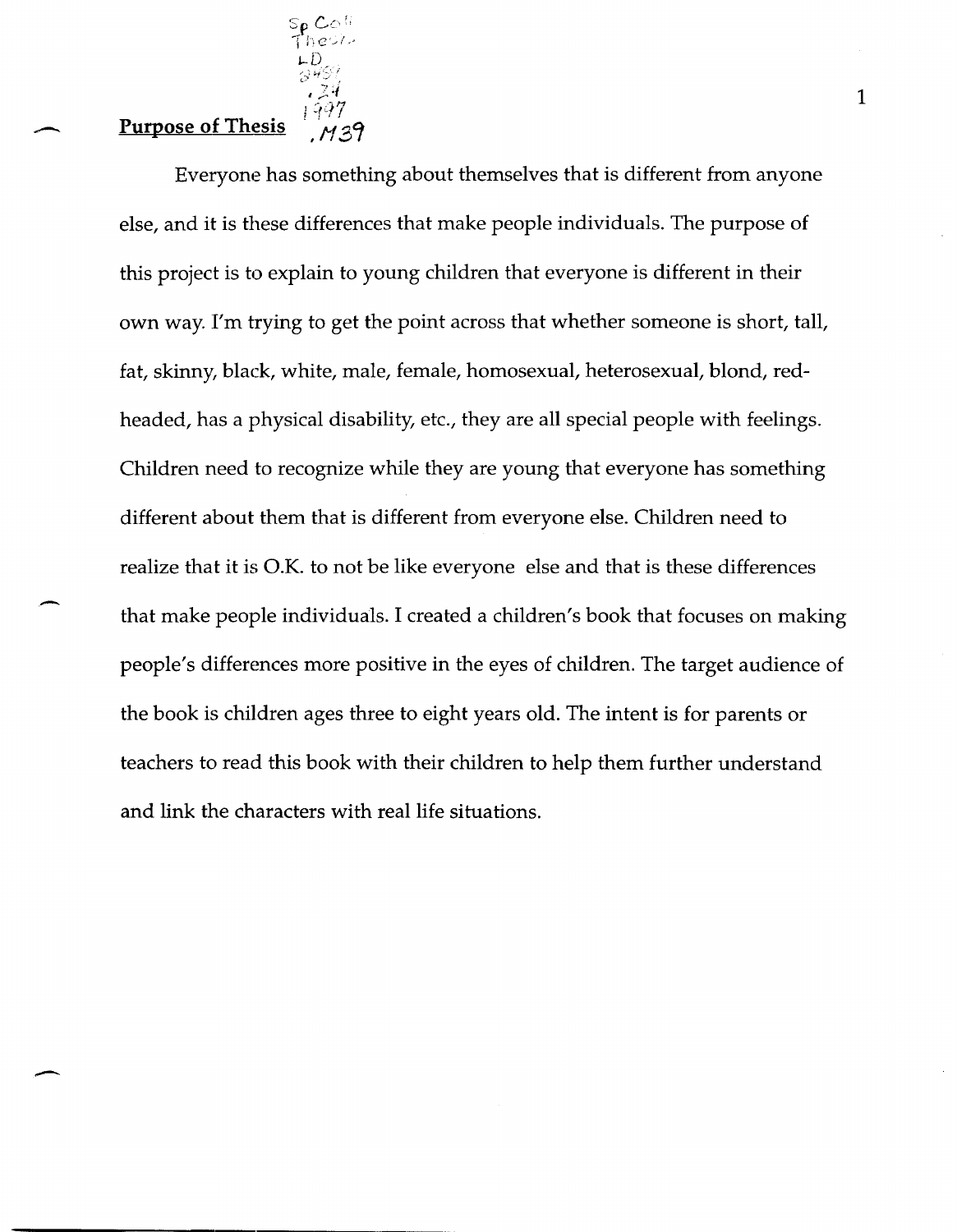#### \_ **Inspiration for the Topic**

 $\overline{\phantom{0}}$ 

-

The topic of the differences in people's looks came about after a series of conversations with many people. It started with someone making the comment to me that they would never consider living in the South because they were from the North. This person believed that people from the South do not like people from the North, and they also believed that *everyone* that lives in the southern portion of the United States is prejudiced. I was born in Iowa, but moved to Birmingham, Alabama at the age of six. I grew up in Alabama and lived there until the middle of my junior year in high school before my family was transferred to Indiana. Still considering Alabama my home, I took great offense to this comment. I had to explain to the person that him making that comment proved that *he* in fact was prejudiced against a large portion of the United States without even spending any large amount of time there or actually knowing anyone who lived there. I also explained to him that my experience living in Alabama for eleven years exposed me to so many more different cultures and people of different ethnic backgrounds than any of my eleven years of living in the midwest. Yes, there is prejudice in the South, but in my experience, prejudice exists everywhere, including the North, East, and West. Prejudice is not confined to any particular area of the United States, it is confined to the minds of ignorant people. The only way to try and dissolve some of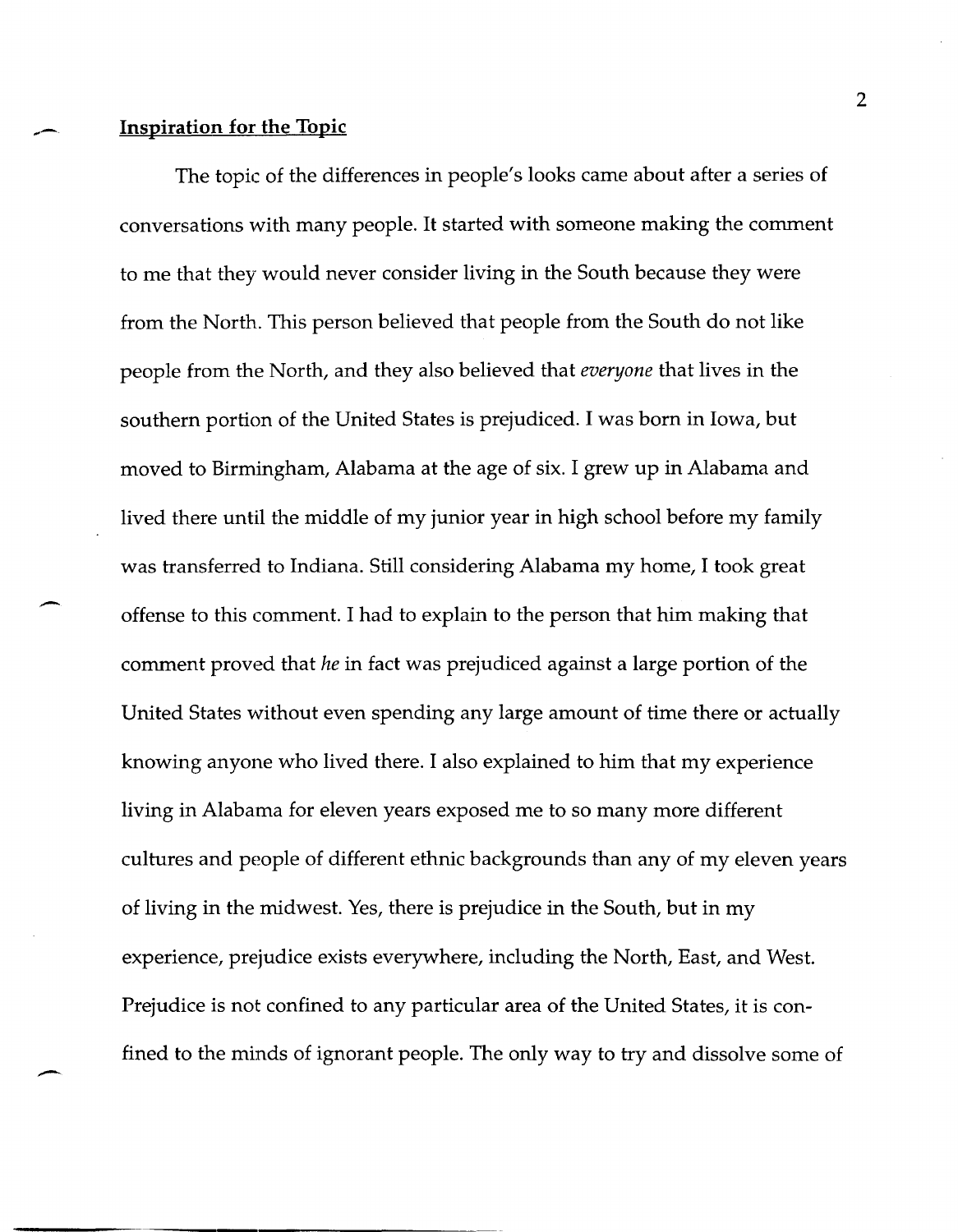those prejudices is to help open their minds. By teaching children while they are young that *not* being like everyone else is O.K., maybe these children will grow up to be open minded and informed adults. I extended the topic to include the differences in all people. I decided that children learn the best when a topic is presented to them in a fun way. The idea for a children's book that parents and teachers could share with their children was the perfect solution.

#### Explanation of Visual Approach

I wanted to approach this book in more of a visual interpretation. There is some text, but mainly the illustrations are to be focused on. I wanted to make the book visually interesting to the viewer by not making the images appear so literal. The characters and their surroundings still convey the message of "It's O.K. to be different," but the ways in which the characters are portrayed visually are not realistic. For example, a man could have polka-dotted skin or green hair. I also did not want to use stereotypical characteristics in the characters to portray their differences. The whole point was to distract from the characteristics that today's society has deemed "different." I wanted to get the point across in a visually fun way that children could understand.

### Illustration Process

-

-.

The materials used in the construction of this book were: one-ply bristol board, drawing paper, black india ink, pastels, pastel pencils, rice paper, mat